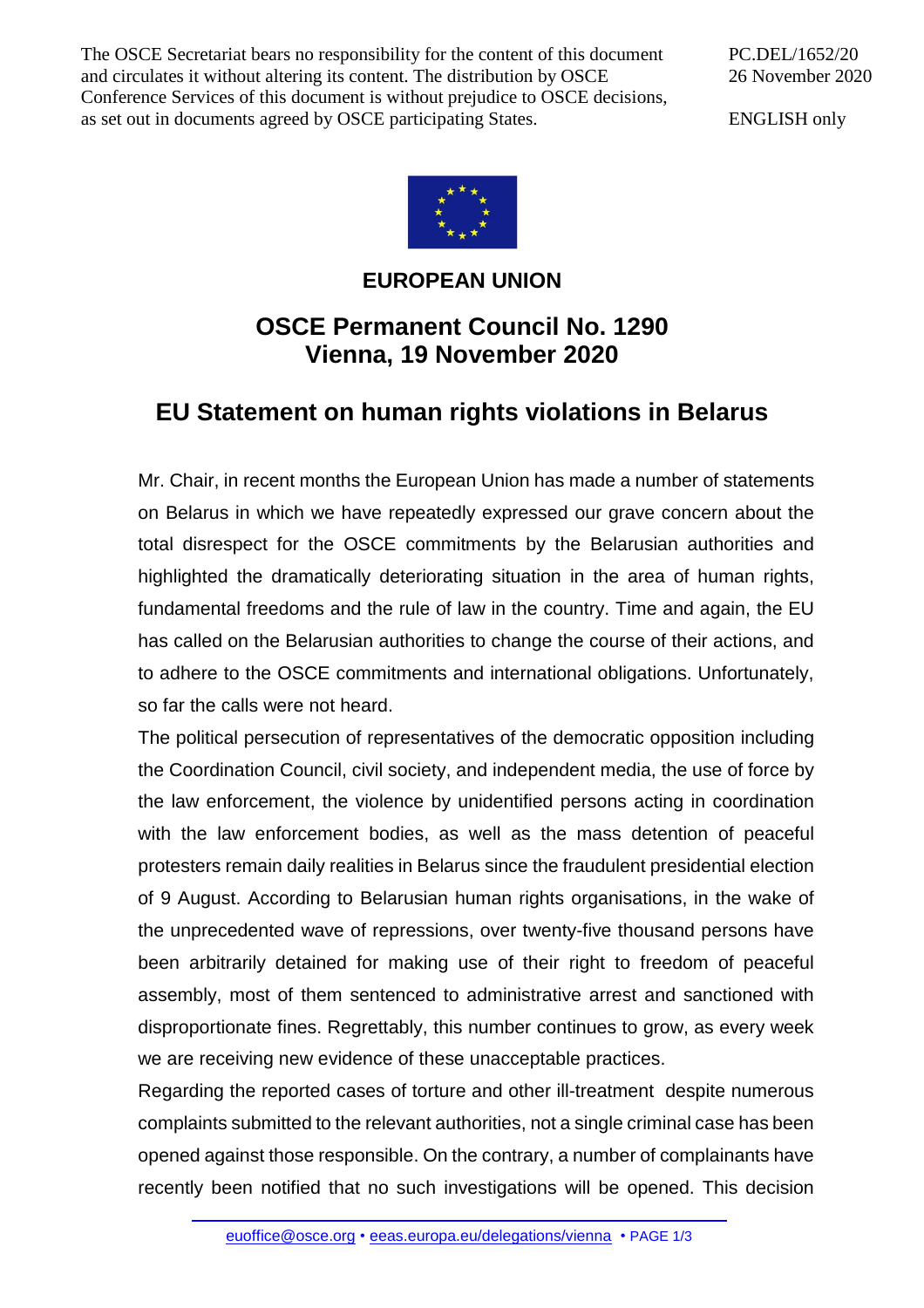sends another dangerous signal of impunity to the security forces involved and is a carte blanche for them to continue their criminal behavior in the future. Additionally, official calls for tougher punishments for protesters, increasing pressure and intimidation of lawyers as well as threats to fair trial rights add substantially to the prevailing climate of impunity for human rights abuses.

The tragic death of 31-year old Raman Bandarenka caused, according to reports, by the brutality of plain-clothes policemen, reminds us again that impunity breeds further violence. This terrible event resulted from outrageous and shameful actions by the Belarusian authorities, which have not only directly and violently carried out repression of their own population, but also created an environment whereby such lawless, violent acts can take place. This violates the fundamental rights and freedoms of the Belarusian people.

The EU expresses its deepest condolences to Mr Bandarenka's family and stands in solidarity with all the Belarusians who have suffered and continue to suffer at the hands of the Belarusian authorities in the aftermath of the falsified presidential elections.

The EU continues to strongly condemn violence employed by the Belarusian authorities against peaceful protesters, persons engaged in the pro-democracy movement, independent media, representatives of civil society, religious leaders or ordinary Belarusian citizens which was confirmed by the rapporteur under the Moscow Mechanism. We urge Belarus to implement the recommendations made by the rapporteur of the Moscow Mechanism in this regard. We expect the authorities to end the violence and persecution, to release immediately and unconditionally all arbitrarily detained persons, including political prisoners, and to investigate fully and transparently all human rights violations and abuses, including the tragic death of Raman Bandarenka and hold those responsible to account. The EU has already imposed sanctions on 55 individuals responsible for violent repression and intimidation, including Aleksandr Lukashenko and stands ready to impose additional sanctions. We reject the arbitrary decision of 17 November 2020 adopted by the Belarusian authorities in response to the EU sanctions. In view of these developments, the EU has also decided to review its relations with Belarus and increase its support to the Belarusian people and civil society.